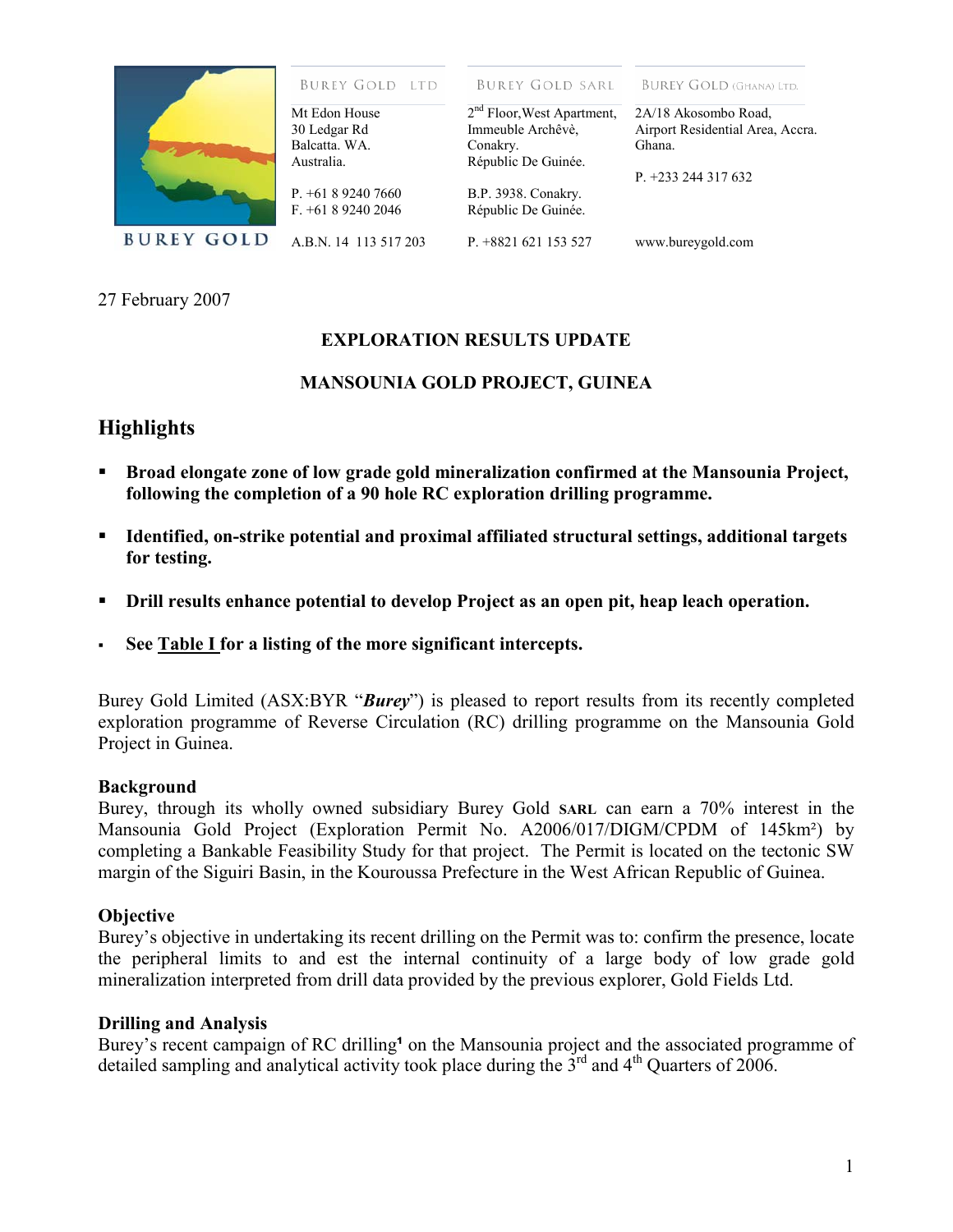A total of 90 inclined (nominal declination of 60°) RC holes were drilled (nominal +80m length) for an aggregate of 7,725m. All holes were aligned on a UTM west azimuth, with a nominal 45m collar spacing along twelve, 100 or 200 metre spaced drill fences. **Table II** provides a summary listing (Collar File) of all drill holes completed by Burey. **Figure 1** shows, in plan view, the distribution of these and past drill-hole collar locations.

Each one metre interval drilled by Burey was continuously sampled and bagged separately. Samples for laboratory assay**²** (approximately 8,540 including blind field duplicates) were bagged and containerized into one shipment for gold analysis<sup>3</sup> at the Transworld Laboratory facility in Tarkwa, Ghana. Tests and statistical studies, to provide appropriate qualification of sampling and analytical procedures (QA/QC), continued beyond the 2006 December Quarter, with the final reports returned in February 2007.

### **Results**

**Table I** provides a list of the more significant composited exploration drill-hole intercepts (ie/ intercepts of ≥3m at ≥0.4gAu/t for >5gm.m returned on assay of Burey's drilling samples. **Figure 1** also shows, projected to surface, the outline of mineralization bulked at  $\geq 0.4$ gAu/t.

Significantly, Burey's drilling results verify the concept and presence of a NNE trend to the primary gold mineralization on the Mansounia property and furthermore, that it extends along the entire 1,500 metres of structure tested by Burey, including the northern 800m, not previously drill tested. Mineralization is not equally well developed throughout, but continues nonetheless, up to the property boundary with the Jean-Gobelle gold mine operated by Semafo Inc., whose plant-site is located a mere 1.9km from and in sight of Burey's northernmost drill fence.

Burey interprets the primary source of the gold mineralization outlined by this programme to be shallow dipping (SE) sheets located within the array of a NNE trending fault couple, the weathering of which has led to the development in part, at or from near-surface, of a substantial diffusion "mushroom" of secondary mineralization within the down-slope laterite / saprock profile (Refer to cross-sections presented in **Figures 2, 3** and **4)**. The geometry of the primary gold mineralization source is not inconsistent with the recognized setting of primary gold mineralization exploited in Semafo's neighboring Jean-Gobelle gold mine.

Despite the exploration drilling having been undertaken by Burey along wide spaced (100m and 200m) fences, there is reasonable geological support to suggest mineralized continuity between these fences.

The completed drilling programme has not tested the full extent of gold mineralization within the project area. Additional drilling is warranted to outline extensions to and to evaluate the known mineralization.

Processed aeromagnetic survey data suggests the Mansounia gold mineralization envelope is coincident with a zone of broad NE aligned magnetic destruction and/or silicification. Elsewhere on the property, similarly aligned structures and magnetic domain geometries are recognised but have yet to be tested by Burey. Of particular interest is the area where one such domain appears to have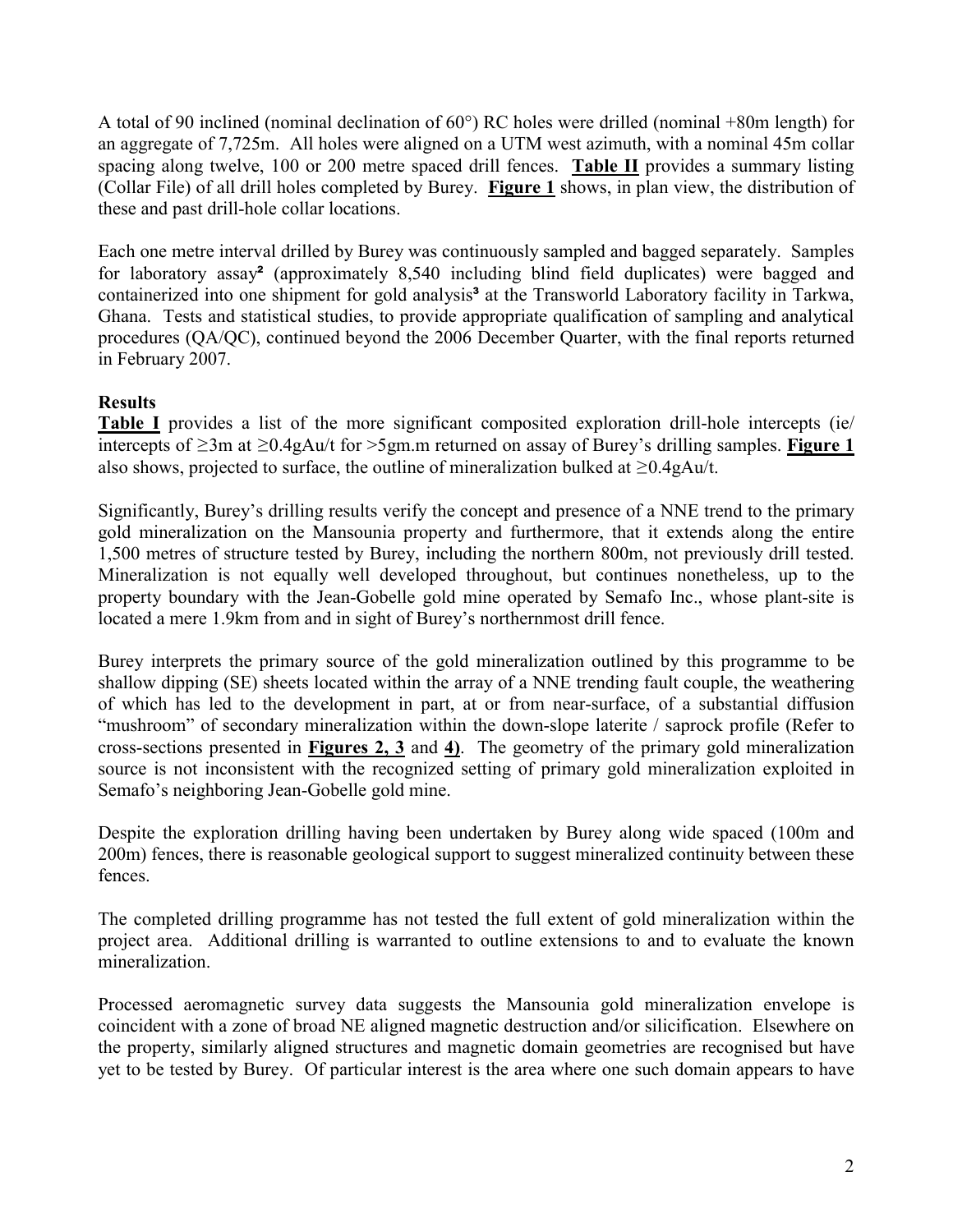been peripherally validated by substantive artisanal workings (Sinkalimba Creek) but where direct testing has previously been precluded by a substantial cover of massive laterite curasse.

#### **Follow-up Programme**

Burey will now embark on a follow up programme comprising surface mapping, drilling (primarily RAB/Auger drilling over a wide zone in the project area with the objective of expanding the inventory of known zones of mineralization, targets for further RC and diamond drilling), sampling and metallurgical test work. The longer term objective remains the preparation of a bankable feasibility study for the development of a commercial heap leach operation.

#### **Political Situation**

Since the completion of the drilling programme, Burey's operations in Guinea were on hold over the Xmas / New Year period and pending the interpretive outcome of the assay results. Subsequent political agitation and a general strike caused significant disruption to business over recent weeks in Guinea. Although the situation appears calm at present, matters remain tense awaiting the satisfactory resolution of current negotiations between the union leadership and the President, concerning the mutually acceptable assignment of new powers for and new appointee to the office of Prime Minister. A curfew imposed earlier to circumvent disorder has been lifted and businesses are said to be gradually returning to a normal footing. Burey management and directors are optimistic matters will be satisfactorily resolved and permit the free resumption of access to and work within the project area which is located over 400km away from Conakry, where most political activity has been focused. Burey's network of local partners and contractors has been able to provide phone briefings ahead of media reports and this helps mitigate any perceived risk on the return of Burey's personnel and contractors to the project.

Apmal

Ron Gajewski Chairman

Contacts: Bruce Stainforth Tel: + 233 244 317 632

Ron Gajewski Tel: + 61 8 9240 7660

*The information in this update that relates to exploration results is based on information compiled by Mr Bruce Stainforth who is a Fellow of the Australasian Institute of Mining and Metallurgy. Mr Stainforth, a Director and full-time employee of the Company, has sufficient relevant experience in respect of the style of mineralization, the type of deposit under consideration and the activity being undertaken to qualify as a Competent Person within the definition of the 2004 Edition of the AusIMM's "Australasian Code for Reporting of Exploration Results, Mineral Resources and Ore Reserves". Mr Stainforth consents to the*  inclusion in this report of the matters that are based on his information in the form and context in which it *appears.*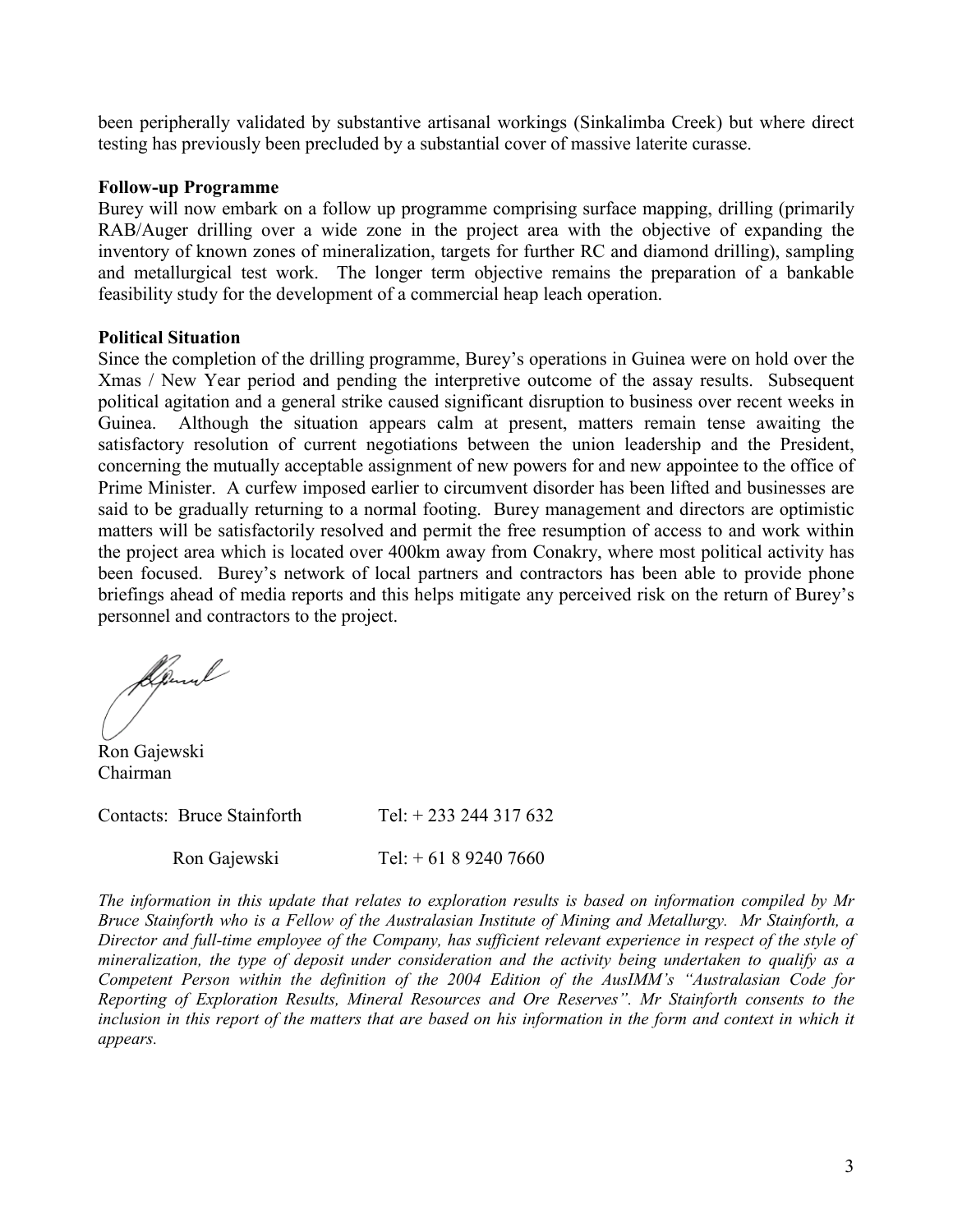|                                  | <b>SAMPLE INTERVAL</b>          |                 |                           |               | gram.m       |               |
|----------------------------------|---------------------------------|-----------------|---------------------------|---------------|--------------|---------------|
| <b>HOLE ID</b>                   | <b>FROM</b>                     | ΤО              | Width (m)                 | Grade (gAu/t) |              |               |
| <b>MRC100</b>                    | 11                              | 21              | 10                        | 1.02          | 10.2         |               |
| <b>MRC 101</b>                   | 0                               | 22              | 22                        | 0.57          | 12.5         | gm.m colour   |
| <b>MRC 102</b>                   | $\overline{7}$                  | 18              | 11                        | 0.83          | 9.1.         | code          |
|                                  | 21                              | 32              | 11                        | 0.67          | 7.4          | $>5, \le 10$  |
| <b>MRC 103</b>                   | $\mathbf 0$                     | 18              | 18                        | 0.73          | 13.1         | $>10, \le 15$ |
|                                  | 40                              | 58              | 18                        | 0.69          | 12.4         | $>15, -25$    |
|                                  | 64                              | 82              | 18                        | 0.88          | 15.8         | $>25, -50$    |
| <b>MRC 104</b>                   | 15                              | 24              | 9                         | 1.02          | 9.2          | > 50          |
| <b>MRC 105</b>                   | 33                              | 46              | 13                        | 0.72          | 9.4          |               |
| <b>MRC 106</b>                   | 27                              | 38              | 11                        | 0.72          | 7.9          |               |
|                                  | 47                              | 50              | $\ensuremath{\mathsf{3}}$ | 1.88          | 5.6          |               |
| <b>MRC 107</b>                   | 0                               | 19              | 19                        | 0.49          | 9.3          |               |
|                                  | 41                              | 47              | 6                         | 0.93          | 5.6          |               |
| <b>MRC 108</b>                   | $\mathbf 0$                     | 21              | 21                        | 0.79          | 16.6         |               |
|                                  | 24                              | 31              | $\overline{7}$            | 0.83          | 5.8          |               |
| <b>MRC 109</b>                   | $\mathbf 0$                     | 22              | 22                        | 0.66          | 14.5         |               |
| <b>MRC 110</b>                   | 7                               | 18              | 11                        | 0.7           | 7.7          |               |
| <b>MRC 111</b>                   | $\overline{2}$                  | 14              | 12                        | 1.36          | 16.3         |               |
| <b>MRC 112</b>                   | $\mathbf 0$                     | 12              | 12                        | 1.07          | 12.8         |               |
|                                  | 17                              | 20              | 3                         | 5.8           | 17.4         |               |
|                                  | 24                              | 40              | 16                        | 0.57          | 9.1          |               |
| <b>MRC 113</b>                   | 1                               | 35              | 34                        | 1.08          | 36.7         |               |
| <b>MRC 114</b>                   | $\mathsf 3$                     | 21              | 18                        | 1.49          | 26.8         |               |
|                                  | $\overline{53}$                 | 56              | 3                         | 1.95          | 5.9          |               |
| <b>MRC 115</b>                   | 5                               | 23              | 18                        | 0.76          | 13.7         |               |
| <b>MRC 116</b>                   | 3                               | 18              | 15                        | 0.68          | 10.2         |               |
| <b>MRC 119</b>                   | 7                               | 22              | 15                        | 0.56          | 8.4          |               |
|                                  | 59                              | 63              | 4                         | 4.22          | 16.9         |               |
| <b>MRC 120</b>                   | $\mathbf{0}$                    | $\overline{15}$ | 15                        | 0.83          | 12.5         |               |
| <b>MRC 121</b>                   | $\overline{2}$                  | 17              | 15                        | 0.95          | 14.3         |               |
|                                  | 46                              | 66              | 20                        | 0.78          | 15.6         |               |
| <b>MRC 122</b>                   | 3                               | 17              | 14                        | 0.63          | 8.8          |               |
|                                  | 47                              | 60              | 13                        | 0.58          | 7.5          |               |
| <b>MRC 123</b>                   | $\overline{2}$                  | 20              | 18                        | 0.98          | 17.6         |               |
|                                  | 58                              | 72              | 14                        | 0.61          | 8.5          |               |
| <b>MRC 124</b>                   | $\overline{2}$                  | 15              | 13                        | 0.44          | 5.7          |               |
| <b>MRC 125</b>                   | 7                               | 16              | 9                         | 0.57          | 5.1          |               |
| <b>MRC 130</b>                   | 9                               | 25              | 16                        | 0.97          | 15.5         |               |
|                                  | 51                              | 62              | 11                        | 2.62          | 28.8         |               |
| <b>MRC 131</b>                   | 11                              | 25              | 14                        | 0.52          | 7.3          |               |
| <b>MRC 136</b>                   | 5<br>27                         | 15              | 10                        | 0.61          | 6.1          |               |
|                                  |                                 | 33              | 6                         | 1.01          | 6.1          |               |
|                                  | 36<br>$\ensuremath{\mathsf{3}}$ | 50<br>50        | 14                        | 0.9           | 12.6         |               |
| <b>MRC 137</b><br><b>MRC 138</b> | $\overline{\mathbf{4}}$         | 28              | 47<br>24                  | 1.14<br>1.66  | 53.6<br>39.9 |               |
|                                  | $\overline{32}$                 | 48              | 16                        | 0.47          | 7.5          |               |
|                                  |                                 |                 |                           |               | 9.4          |               |
| <b>MRC 144</b><br><b>MRC 145</b> | 30<br>18                        | 44<br>24        | 14                        | 0.67          | 5.2          |               |
| <b>MRC 149</b>                   | 21                              | 38              | 6<br>18                   | 0.86          |              |               |
| <b>MRC 156</b>                   | 22                              | 27              | $\overline{5}$            | 0.47<br>3.39  | 8.5<br>17    |               |
|                                  | 49                              | 52              | 3                         | 2.72          | 8.2          |               |
| <b>MRC 159</b>                   | 16                              | 21              | 5                         | 1.53          | 7.7          |               |
|                                  |                                 |                 |                           |               |              |               |
|                                  |                                 |                 |                           |               |              |               |

|  |  |  |  |  |  |  | <u>Table I</u> – Burey Best Intercept file- best intercepts defined by $\geq$ 3m at $\geq$ 0.4gAu/t for >5gm.m. |
|--|--|--|--|--|--|--|-----------------------------------------------------------------------------------------------------------------|
|  |  |  |  |  |  |  |                                                                                                                 |

| gm.m colour      |  |  |  |  |  |  |  |
|------------------|--|--|--|--|--|--|--|
| code             |  |  |  |  |  |  |  |
| $\leq 10$<br>>5. |  |  |  |  |  |  |  |
| $>10$ . <15      |  |  |  |  |  |  |  |
| >15,<br>~5       |  |  |  |  |  |  |  |
| >25.<br><50      |  |  |  |  |  |  |  |
|                  |  |  |  |  |  |  |  |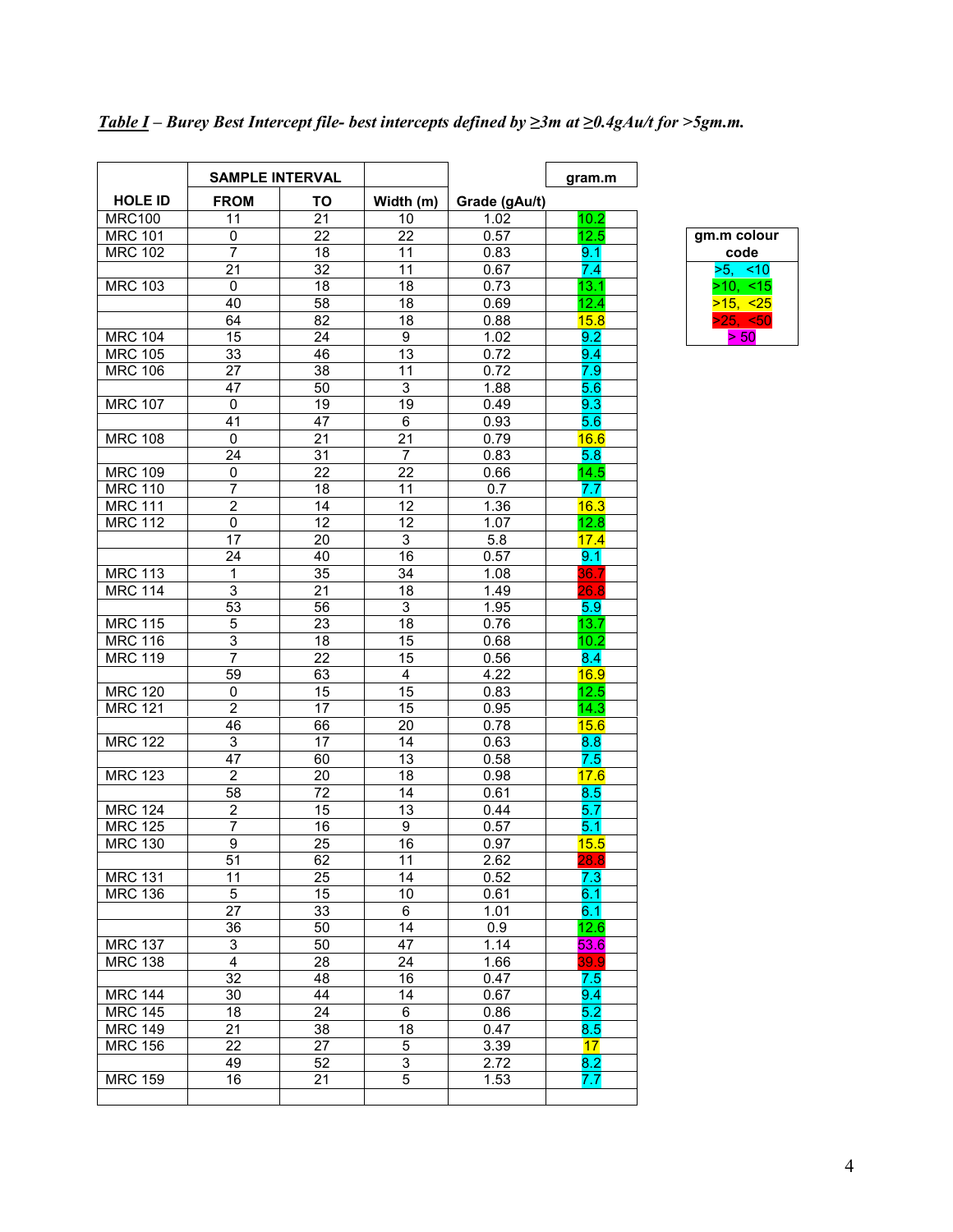#### *Table I (continued)*

|                | <b>SAMPLE INTERVAL</b> |    |           |               | gram.m |
|----------------|------------------------|----|-----------|---------------|--------|
| <b>HOLE ID</b> | <b>FROM</b><br>ΤО      |    | Width (m) | Grade (gAu/t) |        |
| <b>MRC 160</b> | 14                     | 25 | 11        | 0.67          | 7.4    |
|                | 55                     | 58 | 3         | 1.84          | 5.5    |
| <b>MRC 161</b> | 20                     | 40 | 20        | 0.62          | 12.4   |
| <b>MRC 166</b> | 18                     | 30 | 12        | 0.43          | 5.2    |
| <b>MRC 169</b> | 6                      | 14 | 8         | 0.81          | 6.5    |
|                | 19                     | 33 | 14        | 0.92          | 12.9   |
|                | 41                     | 57 | 16        | 0.77          | 12.3   |
| <b>MRC 170</b> | 60                     | 68 | 8         | 0.82          | 6.6    |
|                | 73                     | 88 | 15        | 1.33          | 20     |
| <b>MRC 177</b> | 27                     | 34 | 7         | 1.19          | 8.3    |
| <b>MRC 186</b> | 8                      | 19 | 11        | 0.83          | 9.1    |
|                | 29                     | 40 | 11        | 0.69          | 7.6    |
| <b>MRC 188</b> | 28                     | 32 | 4         | 1.85          | 7.4    |
|                | 42                     | 56 | 14        | 1.14          | 16     |
| <b>MRC 189</b> | $\overline{2}$         | 12 | 10        | 0.6           | 6      |

**¹** Undertaken by the subsidiary of the *Layne Christensen Company*, *West African Drilling Services,* for and under the close scrutiny of *Burey*, operating a Cummins powered rig generating 900CFM/350psi fed to a 133mm diameter PR-40 full face down-hole hammer. Downhole surveys relied on a Swedish *Flexit smart tool* camera.

**²** Samples for laboratory assay were generated when dry using a clean steel 3-tier riffle-splitter; when damp and wet samples were dried coned and quartered; and when saturated decanted, thoroughly tumbled and speared as required.

**³** The analytical method used for gold determinations was BLEG wherein the whole sample (nom.6kgm wet) as delivered to the lab was dried and prepped by pulping to 95%<90# prior to availing a 2kgm split for a 24hr saturated cyanide leach bottle roll.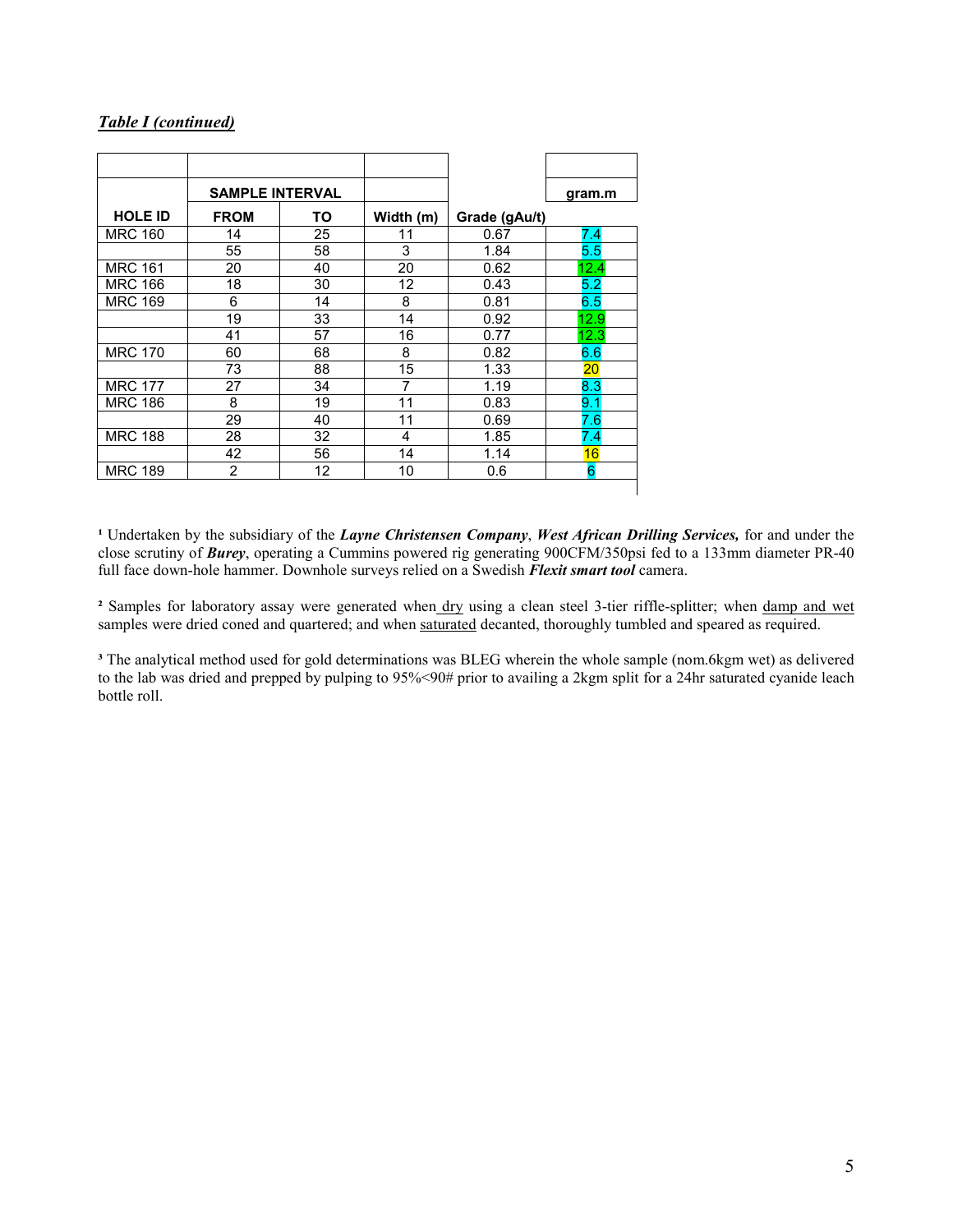| Table II - Burey collar file |
|------------------------------|
|------------------------------|

|                | <b>North</b> | <b>East</b> |       |            |                | <b>Total</b><br><b>Depth</b> |
|----------------|--------------|-------------|-------|------------|----------------|------------------------------|
| <b>Hole ID</b> | <b>UTM</b>   | <b>UTM</b>  | RL(m) | <b>Dip</b> | <b>Azimuth</b> | (m)                          |
| <b>MRC100</b>  | 1147898      | 412874      | 492   | $-60$      | 270            | 82                           |
| <b>MRC101</b>  | 1148002      | 412735      | 506   | $-60$      | 270            | 81                           |
| <b>MRC102</b>  | 1148000      | 412772      | 502   | $-60$      | 270            | 84                           |
| <b>MRC103</b>  | 1147998      | 412824      | 493   | $-60$      | 270            | 82                           |
| <b>MRC104</b>  | 1148002      | 412863      | 483   | $-60$      | 270            | 82                           |
| <b>MRC105</b>  | 1148003      | 412908      | 478   | $-60$      | 270            | 87                           |
| <b>MRC106</b>  | 1148002      | 412956      | 471   | $-60$      | 270            | 90                           |
| <b>MRC107</b>  | 1148003      | 413000      | 465   | $-60$      | 270            | 90                           |
| <b>MRC108</b>  | 1148005      | 413048      | 462   | $-60$      | 270            | 87                           |
| <b>MRC109</b>  | 1148003      | 413092      | 460   | $-60$      | 270            | $\overline{82}$              |
| <b>MRC110</b>  | 1148001      | 413138      | 455   | $-60$      | 270            | 81                           |
| <b>MRC111</b>  | 1148100      | 413197      | 451   | -60        | 270            | 82                           |
| <b>MRC112</b>  | 1148205      | 413023      | 474   | $-60$      | 270            | 87                           |
| <b>MRC113</b>  | 1148205      | 413070      | 463   | $-60$      | 270            | 97                           |
| <b>MRC114</b>  | 1148202      | 413114      | 455   | $-60$      | 270            | 88                           |
| <b>MRC115</b>  | 1148200      | 413158      | 452   | $-60$      | 270            | 82                           |
| <b>MRC116</b>  | 1148199      | 413204      | 443   | $-60$      | 270            | 75                           |
| <b>MRC117</b>  | 1148200      | 413248      | 442   | $-60$      | 270            | 88                           |
| <b>MRC118</b>  | 1148200      | 413293      | 441   | $-60$      | 270            | 75                           |
| <b>MRC119</b>  | 1148302      | 413055      | 468   | $-60$      | 270            | 100                          |
| <b>MRC120</b>  | 1148300      | 413101      | 464   | $-60$      | 270            | 84                           |
| <b>MRC121</b>  | 1148301      | 413146      | 456   | $-60$      | 270            | 82                           |
| <b>MRC122</b>  | 1148301      | 413191      | 451   | $-60$      | 270            | 82                           |
| <b>MRC123</b>  | 1148300      | 413239      | 445   | $-60$      | 270            | 82                           |
| <b>MRC124</b>  | 1148300      | 413279      | 443   | $-60$      | 270            | 85                           |
| <b>MRC125</b>  | 1148398      | 413321      | 437   | $-60$      | 270            | 82                           |
| <b>MRC126</b>  | 1148399      | 413365      | 435   | $-60$      | 270            | 82                           |
| <b>MRC127</b>  | 1148401      | 413412      | 433   | $-60$      | 270            | 82                           |
| <b>MRC128</b>  | 1148400      | 413456      | 432   | $-60$      | 270            | 82                           |
| <b>MRC129</b>  | 1148397      | 413501      | 430   | $-60$      | 270            | 82                           |
| <b>MRC130</b>  | 1148505      | 413279      | 438   | $-60$      | 270            | 100                          |
| <b>MRC131</b>  | 1148504      | 413325      | 435   | $-60$      | 270            | 88                           |
| <b>MRC132</b>  | 1148503      | 413372      | 433   | $-60$      | 270            | 82                           |
| <b>MRC133</b>  | 1148504      | 413412      | 430   | $-60$      | 270            | 81                           |
| <b>MRC134</b>  | 1148500      | 413508      | 424   | $-60$      | 270            | 82                           |
| <b>MRC135</b>  | 1148508      | 413462      | 426   | $-60$      | 270            | 80                           |
| <b>MRC136</b>  | 1148604      | 413245      | 446   | $-60$      | 270            | 88                           |
| <b>MRC137</b>  | 1148603      | 413289      | 443   | $-60$      | 270            | 85                           |
| <b>MRC138</b>  | 1148604      | 413334      | 440   | $-60$      | 270            | 94                           |
| <b>MRC139</b>  | 1148603      | 413380      | 436   | $-60$      | 270            | 79                           |
| <b>MRC140</b>  | 1148604      | 413427      | 433   | $-60$      | 270            | 81                           |
| <b>MRC141</b>  | 1148800      | 413102      | 464   | -60        | 270            | 93                           |
| <b>MRC142</b>  | 1148799      | 413149      | 459   | -60        | 270            | 99                           |
| <b>MRC143</b>  | 1148800      | 413191      | 456   | $-60$      | 270            | 100                          |
| <b>MRC144</b>  | 1148799      | 413234      | 454   | $-60$      | 270            | 85                           |
| <b>MRC145</b>  | 1148799      | 413279      | 450   | $-60$      | 270            | 87                           |
| <b>MRC146</b>  | 1148800      | 413325      | 447   | $-60$      | 270            | 69                           |
| <b>MRC147</b>  | 1148801      | 413370      | 445   | -60        | 270            | 75                           |
| <b>MRC148</b>  | 1148799      | 413415      | 441   | -60        | 270            | 69                           |
| <b>MRC149</b>  | 1148802      | 413456      | 438   | -60        | 270            | 75                           |
| <b>MRC150</b>  | 1148802      | 413505      | 434   | $-60$      | 270            | 78                           |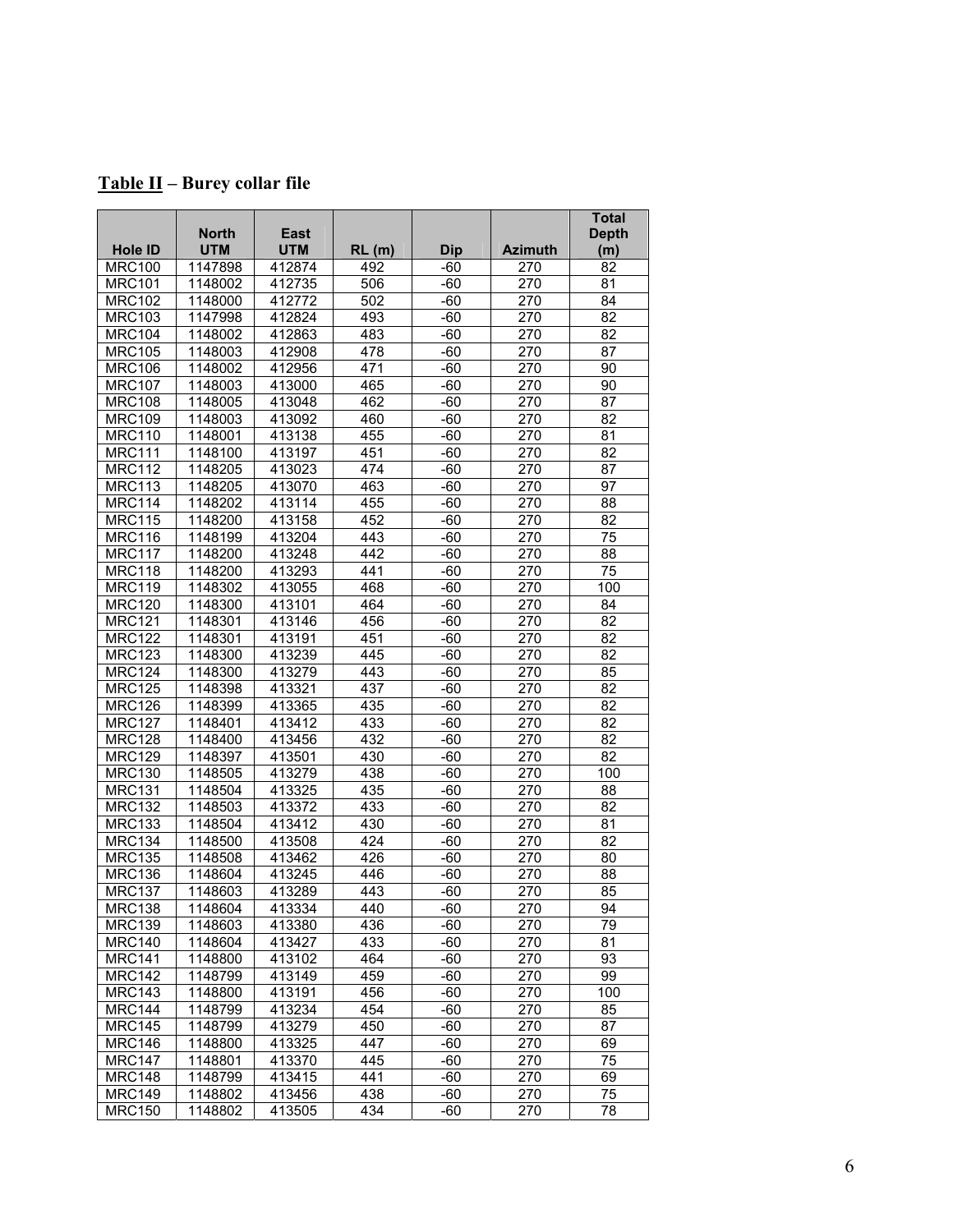# **Table II (continued)**

| <b>Hole ID</b>              | <b>North</b><br><b>UTM</b> | <b>East UTM</b> | RL(m)            | <b>Dip</b> | <b>Azimuth</b> | <b>Total</b><br>Depth (m) |
|-----------------------------|----------------------------|-----------------|------------------|------------|----------------|---------------------------|
| <b>MRC151</b>               | 1149002                    | 413198          | 449              | -60        | 270            | 76                        |
| <b>MRC152</b>               | 1149002                    | 413244          | 446              | -60        | 270            | 81                        |
| <b>MRC153</b>               | 1149000                    | 413288          | 443              | $-60$      | 270            | 87                        |
| $\overline{\text{MRC}}$ 154 | 1148998                    | 413334          | 442              | $-60$      | 270            | 87                        |
| <b>MRC155</b>               | 1148998                    | 413379          | 437              | $-60$      | 270            | 93                        |
| <b>MRC156</b>               | 1148998                    | 413425          | 434              | $-60$      | 270            | 99                        |
| <b>MRC157</b>               | 1148998                    | 413471          | 430              | $-60$      | 270            | 99                        |
| <b>MRC158</b>               | 1148997                    | 413513          | 426              | -60        | 270            | 79                        |
| <b>MRC159</b>               | 1148997                    | 413559          | 423              | $-60$      | 270            | 81                        |
| <b>MRC160</b>               | 1148995                    | 413597          | 418              | $-60$      | 270            | 81                        |
| <b>MRC161</b>               | 1149201                    | 413300          | 436              | $-60$      | 270            | $\overline{87}$           |
| <b>MRC162</b>               | 1149201                    | 413346          | 433              | -60        | 270            | 99                        |
| <b>MRC163</b>               | 1149201                    | 413387          | 431              | $-60$      | 270            | $\overline{90}$           |
| <b>MRC164</b>               | 1149201                    | 413435          | 429              | $-60$      | 270            | 99                        |
| <b>MRC165</b>               | 1149202                    | 413480          | 427              | $-60$      | 270            | 99                        |
| <b>MRC166</b>               | 1149203                    | 413523          | 425              | -60        | 270            | 99                        |
| <b>MRC167</b>               | 1149201                    | 413570          | 422              | $-60$      | 270            | 85                        |
| <b>MRC168</b>               | 1149173                    | 413615          | 425              | -60        | 270            | 91                        |
| <b>MRC169</b>               | 1149181                    | 413657          | 430              | $-60$      | 270            | 99                        |
| <b>MRC170</b>               | 1149194                    | 413704          | 433              | $-60$      | 270            | 99                        |
| <b>MRC171</b>               | 1149199                    | 413751          | 435              | $-60$      | 270            | 93                        |
| <b>MRC172</b>               | 1149201                    | 413795          | 434              | $-60$      | 270            | 81                        |
| <b>MRC173</b>               | 1149203                    | 413839          | 435              | $-60$      | 270            | 99                        |
| <b>MRC174</b>               | 1149202                    | 413885          | 437              | -60        | 270            | 87                        |
| <b>MRC175</b>               | 1149203                    | 413930          | 437              | -60        | 270            | 81                        |
| <b>MRC176</b>               | 1148604                    | 413468          | 430              | $-60$      | 270            | 75                        |
| <b>MRC177</b>               | 1148604                    | 413513          | 427              | -60        | 270            | 81                        |
| <b>MRC178</b>               | 1148605                    | 413560          | 425              | -60        | 270            | 84                        |
| <b>MRC179</b>               | 1148604                    | 413605          | 422              | $-60$      | 270            | 75                        |
| <b>MRC180</b>               | 1149398                    | 413400          | 426              | -60        | 270            | 87                        |
| <b>MRC181</b>               | 1149398                    | 413445          | 425              | $-60$      | 270            | $\overline{81}$           |
| <b>MRC182</b>               | 1149399                    | 413490          | 424              | -60        | 270            | 92                        |
| <b>MRC183</b>               | 1149402                    | 413537          | $\overline{423}$ | $-60$      | 270            | 89                        |
| <b>MRC184</b>               | 1149402                    | 413580          | 422              | $-60$      | 270            | 84                        |
| <b>MRC185</b>               | 1149403                    | 413623          | 423              | $-60$      | 270            | $\overline{81}$           |
| <b>MRC186</b>               | 1149404                    | 413670          | 425              | -60        | 270            | 93                        |
| <b>MRC187</b>               | 1149404                    | 413716          | 427              | -60        | 270            | 81                        |
| <b>MRC188</b>               | 1149402                    | 413761          | 429              | -60        | 270            | 93                        |
| <b>MRC189</b>               | 1149401                    | 413804          | 432              | -60        | 270            | 81                        |
|                             |                            |                 |                  |            |                | $\overline{7,725}$        |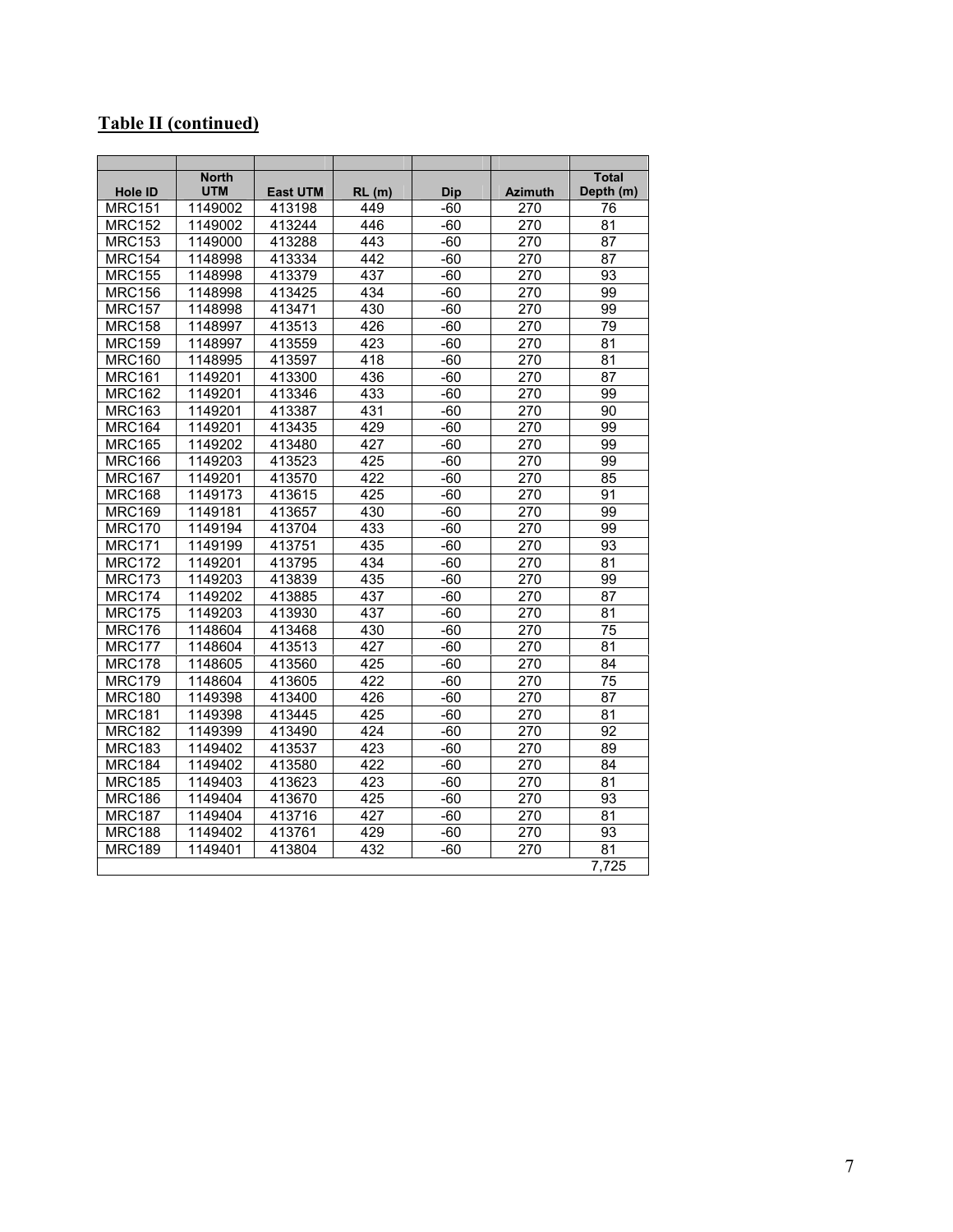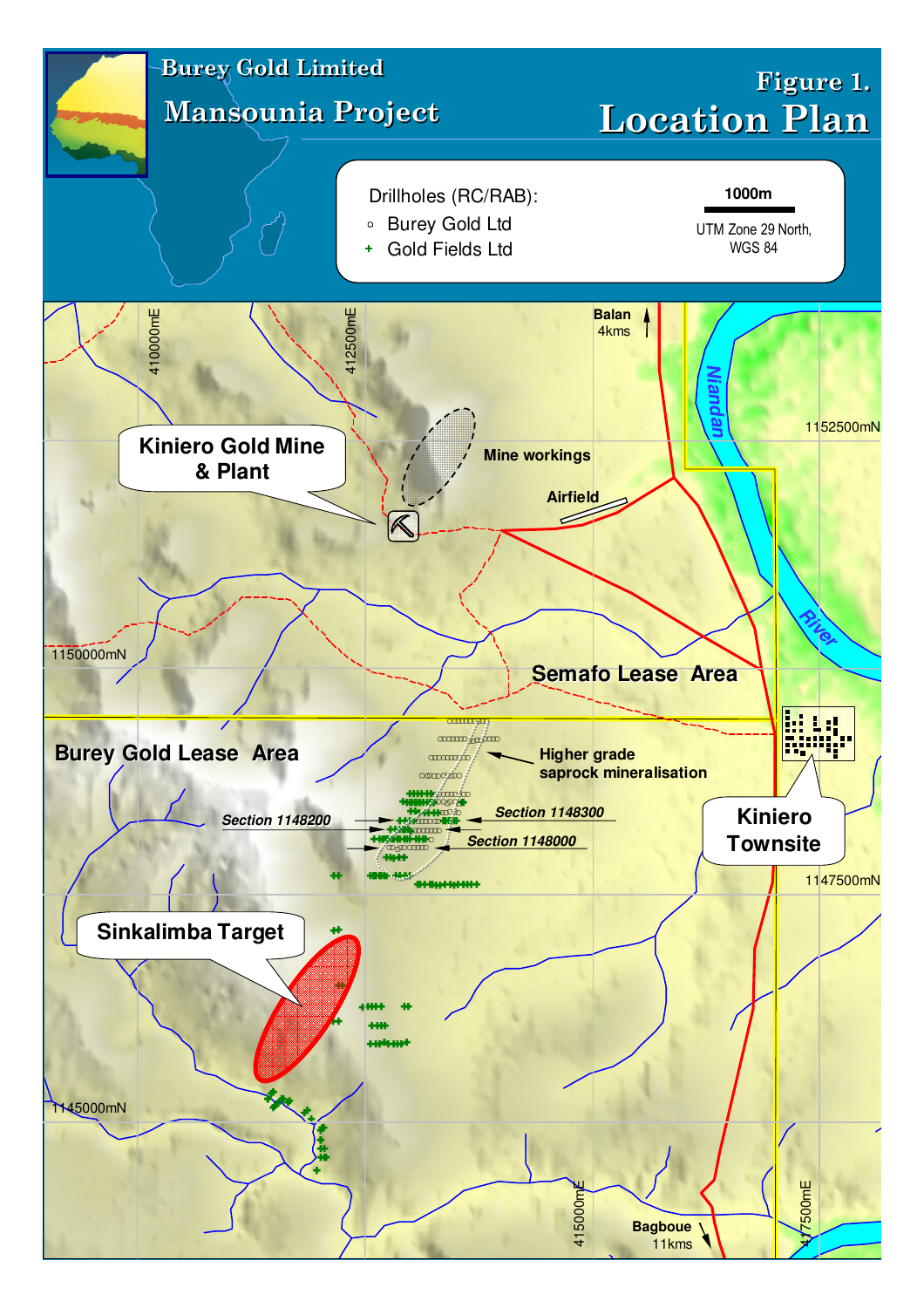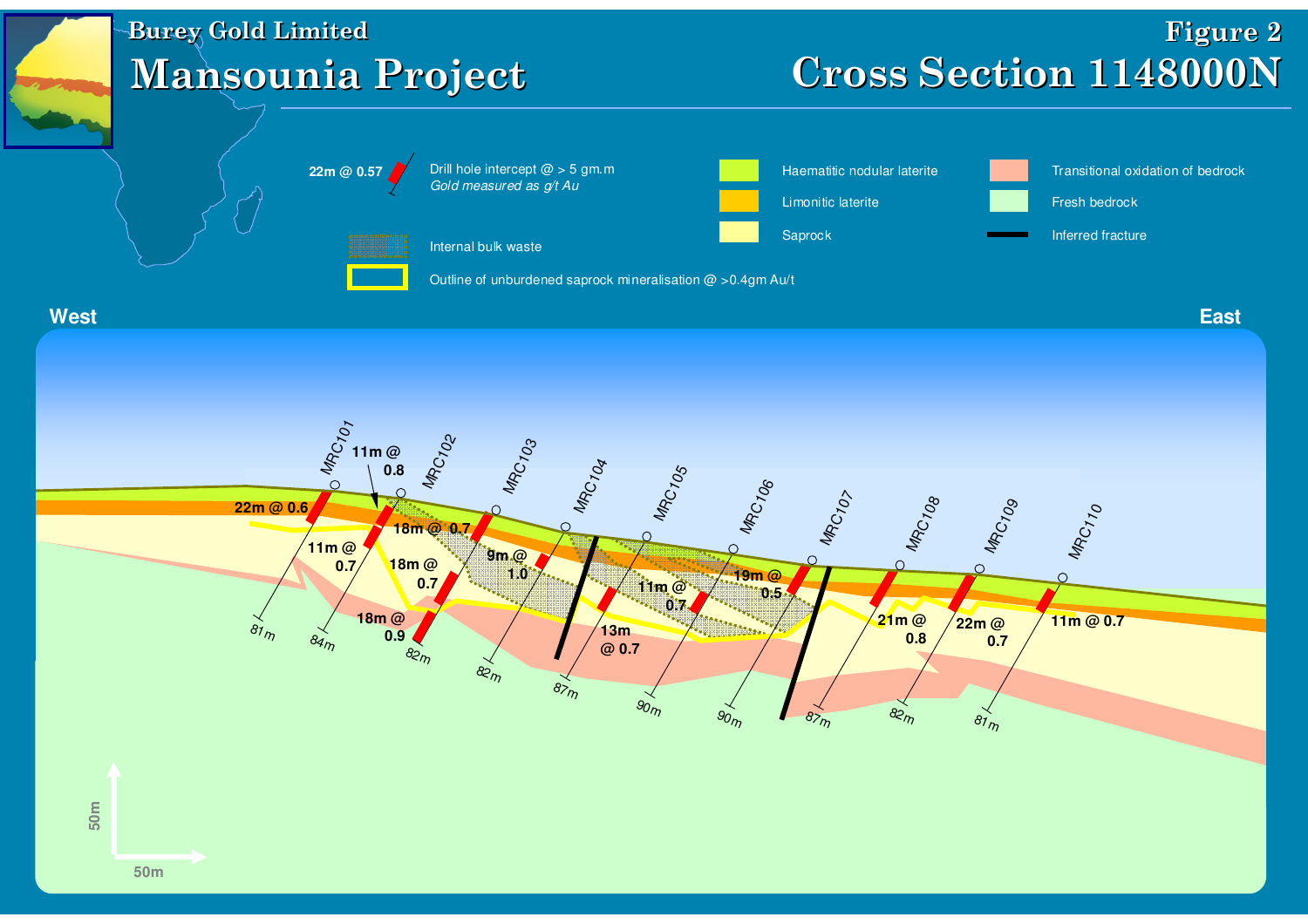